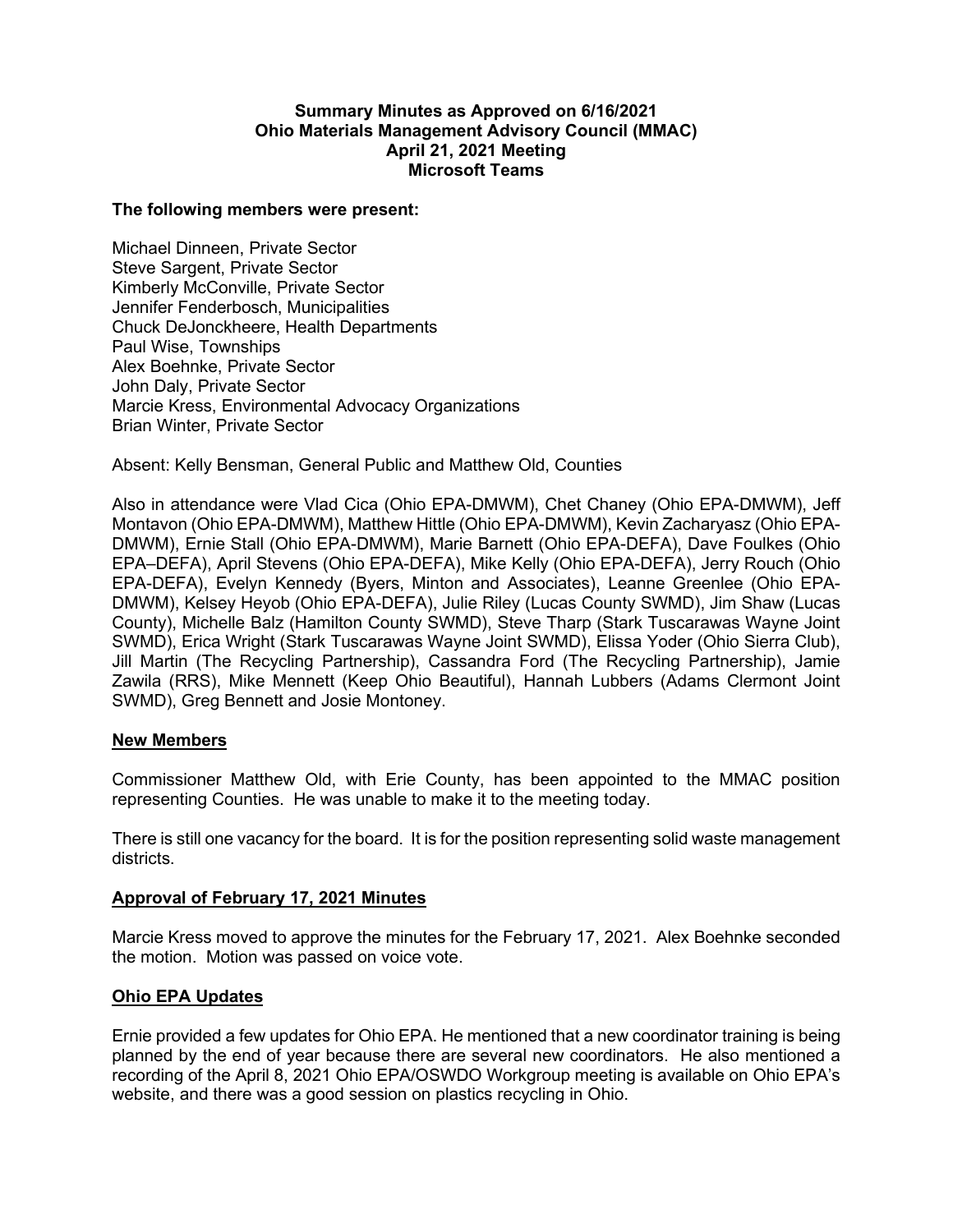# **2021 R&LP Grant Update**

April Stevens, Supervisor for the Recycling and Litter Prevention Grant program, provided an update regarding the 2021 grant round and program parameters. This included the different grant categories, eligible projects, and funding limitations for each. Ohio EPA received 117 applications totaling over \$7 million in requests. It was indicated that a total of \$6,500,000 is available for grant awards, which includes an additional \$2,000,000 of spending authority for money not awarded during the FY2020 grant round. Award announcements are expected in late May or early June.

Ernie provided a quick recap of MMAC's role as an advisor to Ohio EPA regarding the grant program (as defined in Ohio law).

Jerry Rouch, Chief for Ohio EPA-DEFA, addressed MMAC and participated in an open discussion on outstanding needs and future priorities for the program. He started by providing an overview of his division (outside of the grant program). Jerry encouraged his division and MMAC to keep engagement happening throughout the year. Some of the areas of discussion included looking at areas that may be overemphasized in the program, looking at new technologies as they become available and ensuring the funded programs are sustainable. Also included in the program's focus were the need to reduce contamination in the recycling stream and the need to increase the number of market development applicants. It was mentioned that workgroups need to be utilized to further facilitate these discussions. Steve, Kimberly, and Marcie all indicated they would like to be part of workgroup/subcommittee.

Regarding the litter aspect of the program, it was referenced that a Litter Summit is being planned in partnership with ODNR and ODOT. Also discussed was the need to engage the producers of litter more.

## **Keep Ohio Beautiful**

Mike Mennett, Executive Director for Keep Ohio Beautiful, provided an overview of his organization. The organization, founded in 1979, has garnered 1.3 million volunteer hours since inception and collected over 3.8 million pounds of litter in 2019. He provided a list of the many partnerships the organization has utilized to implement numerous program and initiatives to improve communities in Ohio. He also sited a 12:1 return on community improvement initiatives for litter prevention, litter cleanup, beautification/community greening programs, and waste reduction and recycling. The clean-up and zero-waste supplies purchased through the R&LP grant, coupled with donations form Glad and DOW, were valued at \$141,173.

## **Contamination Reduction Efforts in Ohio**

Jill Martin, with the Recycling Partnership (TRP), provided an overview of the upcoming second phase of Ohio's anti-contamination reduction project. The presentation started with an overview of TRP and its efforts and projects performed across the US. She also provided a recap of Phase 1 of the Ohio project which was funded by the R&LP program and matching funds. There were five communities (86,500 households) that participated and four were able to demonstrate over 40 percent contamination reduction. Phase 2 will include three communities with a total of 64,000 households and will start this spring. The final steps for the project will be to build a toolkit and develop a short video for community recycling coordinators.